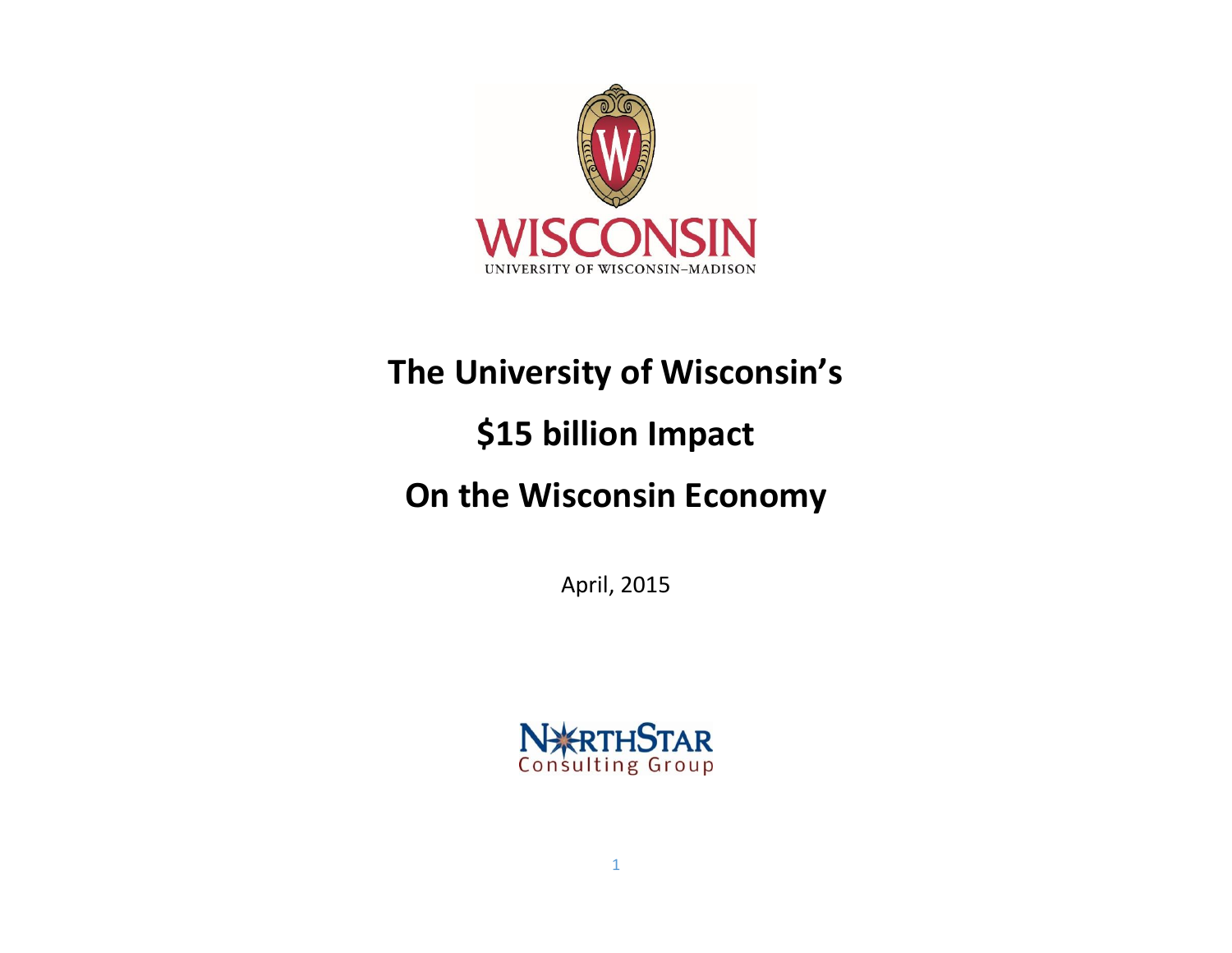#### **Acknowledgements**

NorthStar Consulting would like to thank the University of Wisconsin-Madison for their assistance in updating the 2011 comprehensive economic impact study. The support, assistance, and encouragement we received from the university personnel were outstanding throughout the entire project. We thank Chancellor Rebecca Blank, Associate Vice Chancellor Charles Hoslet as well as the entire steering committee:

- Michael Falk, Wisconsin Alumni Research Foundation
- Jocelyn Milner, UW-Madison Academic Planning and Institutional Research
- Tim Norris, UW-Madison Budget Office
- Aaron Olver University Research Park

NorthStar Consulting

Dr. David Ward (608) 279-3393 Dr. Bruce Siebold (715) 577-5177 Mr. Dennis Winters (608) 770-9971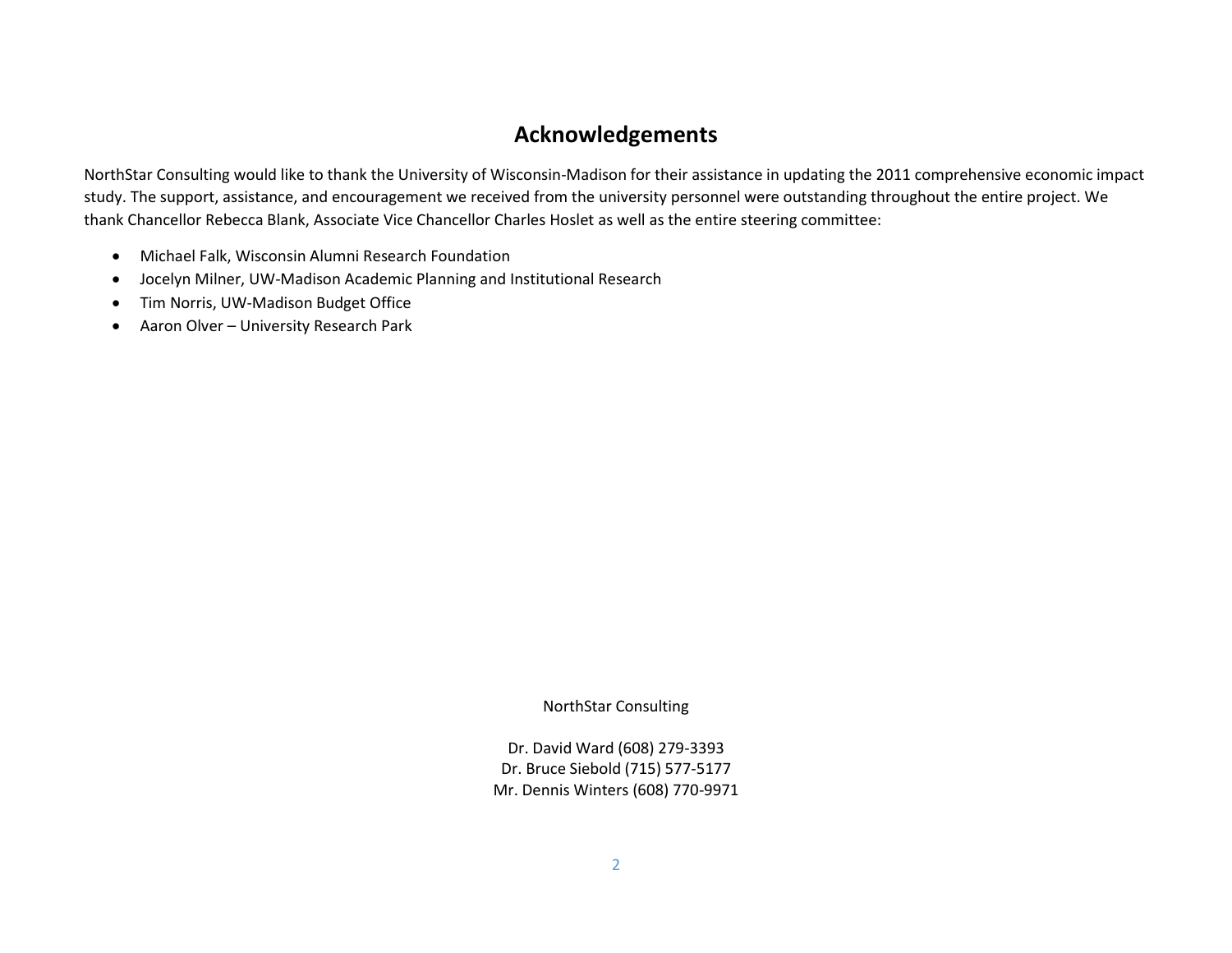### **Table of Contents**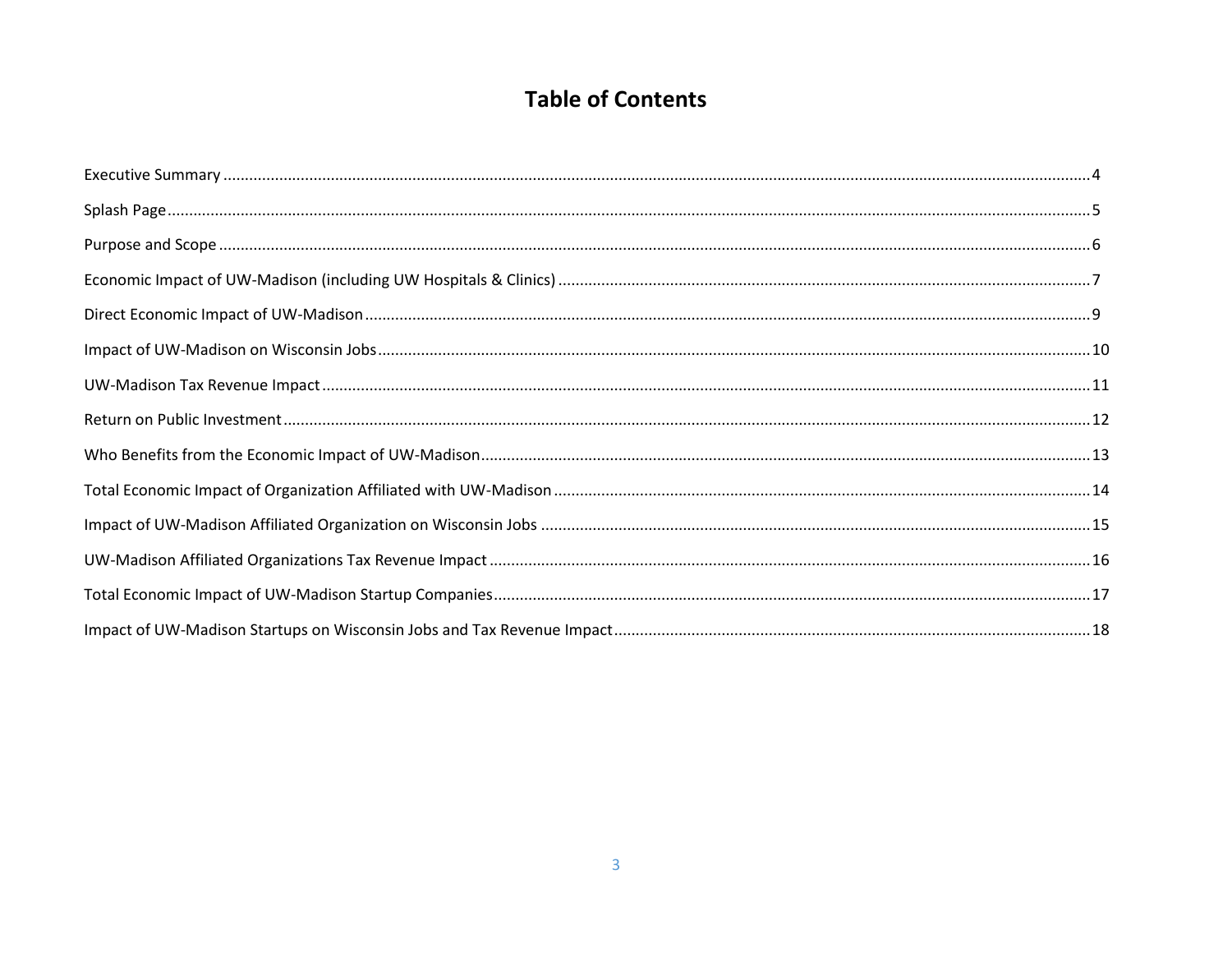### **Executive Summary**

UW-Madison, along with affiliated organizations and connected startup companies, contributes \$15 billion per year to the Wisconsin economy, while supporting 193,310 Wisconsin jobs and generating \$847.5 million in state and local tax revenue.

Since the economic impact of UW-Madison was studied in 2003, research awards have grown to more than \$1.1 billion, university enrollments have increased, hospital operations have increased, the university and its affiliates have grown and contributed to the growth of the state economy. UW-Madison, along with the UW Hospital and Clinics, has an annual economic impact of \$12 billion, while supporting more than 158,350 Wisconsin jobs and generating \$687.9 million in state tax revenue.

There are numerous entities affiliated with UW-Madison, including the Wisconsin Alumni Association, the Center for Advanced Studies in Business, the Fluno Center for Executive Education, the Morgridge Institute, the University of Wisconsin Foundation, the Wisconsin Alumni Research Foundation (WARF), the Wisconsin Film Festival, University Research Park, and WiCell. These organizations contribute an additional \$918 million to the state economy, while supporting more than 9,988 additional jobs, and generating nearly \$46 million in additional tax revenue.

UW-Madison research has fostered the formation of at least 311 startup companies in Wisconsin. These Wisconsin startup companies support more than 24,972 jobs and contribute approximately \$2.3 billion to the Wisconsin economy.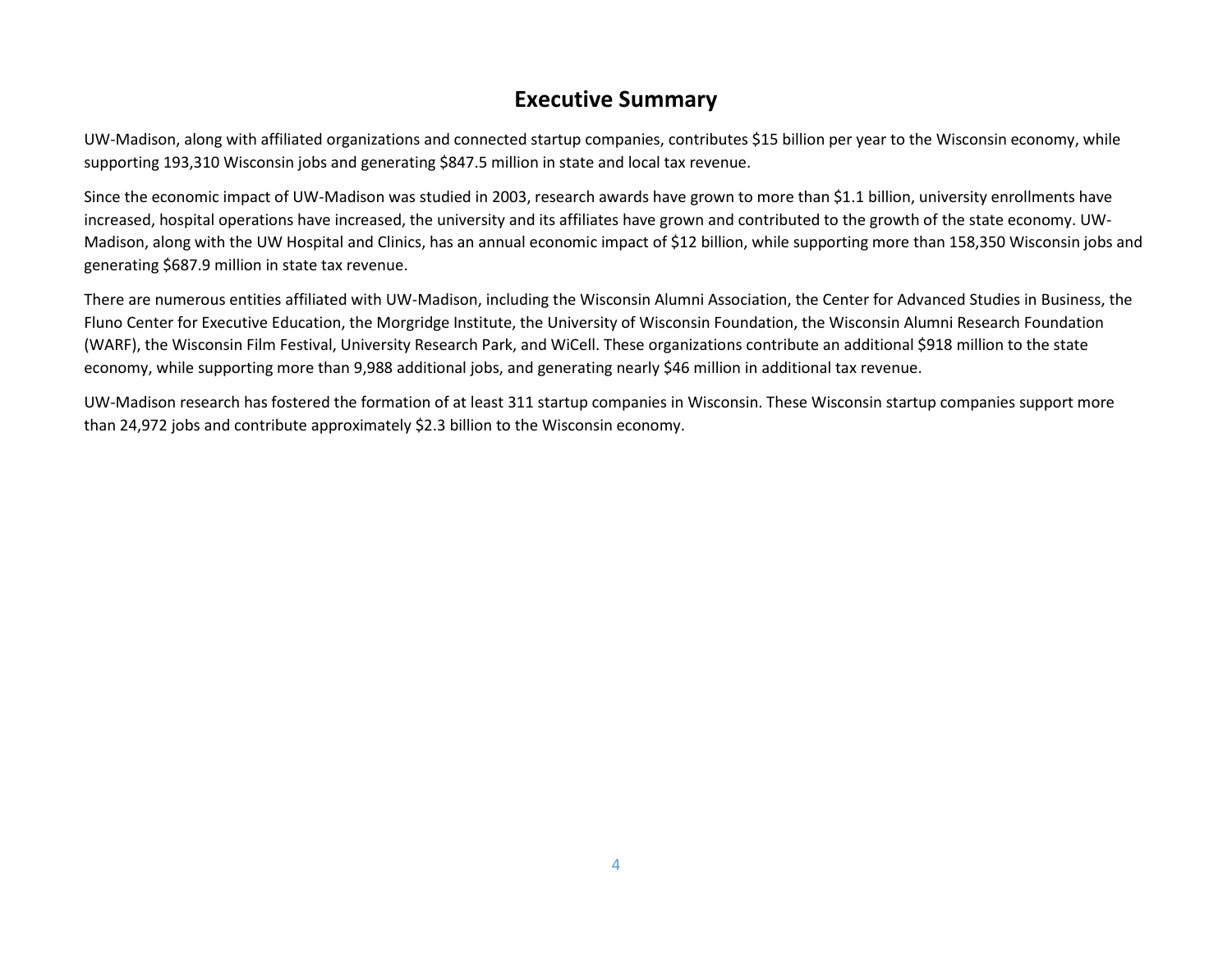# **THE ECONOMIC IMPACT OF THE UNIVERSITY OF WISCONSIN-MADISON**

**Annual Impact on the Wisconsin Economy:**

#### **\$15 billion in total impact on the Wisconsin economy**

- o \$12 billion economic impact from UW-Madison/UW Hospital operations and spending of faculty, staff, students, and visitors
- o \$2.3 billion economic impact from UW connected startups
- o \$918 million economic impact from UW affiliated organizations
- **193,310 Wisconsin jobs created and supported**
- **\$847.5 million in tax revenue generated**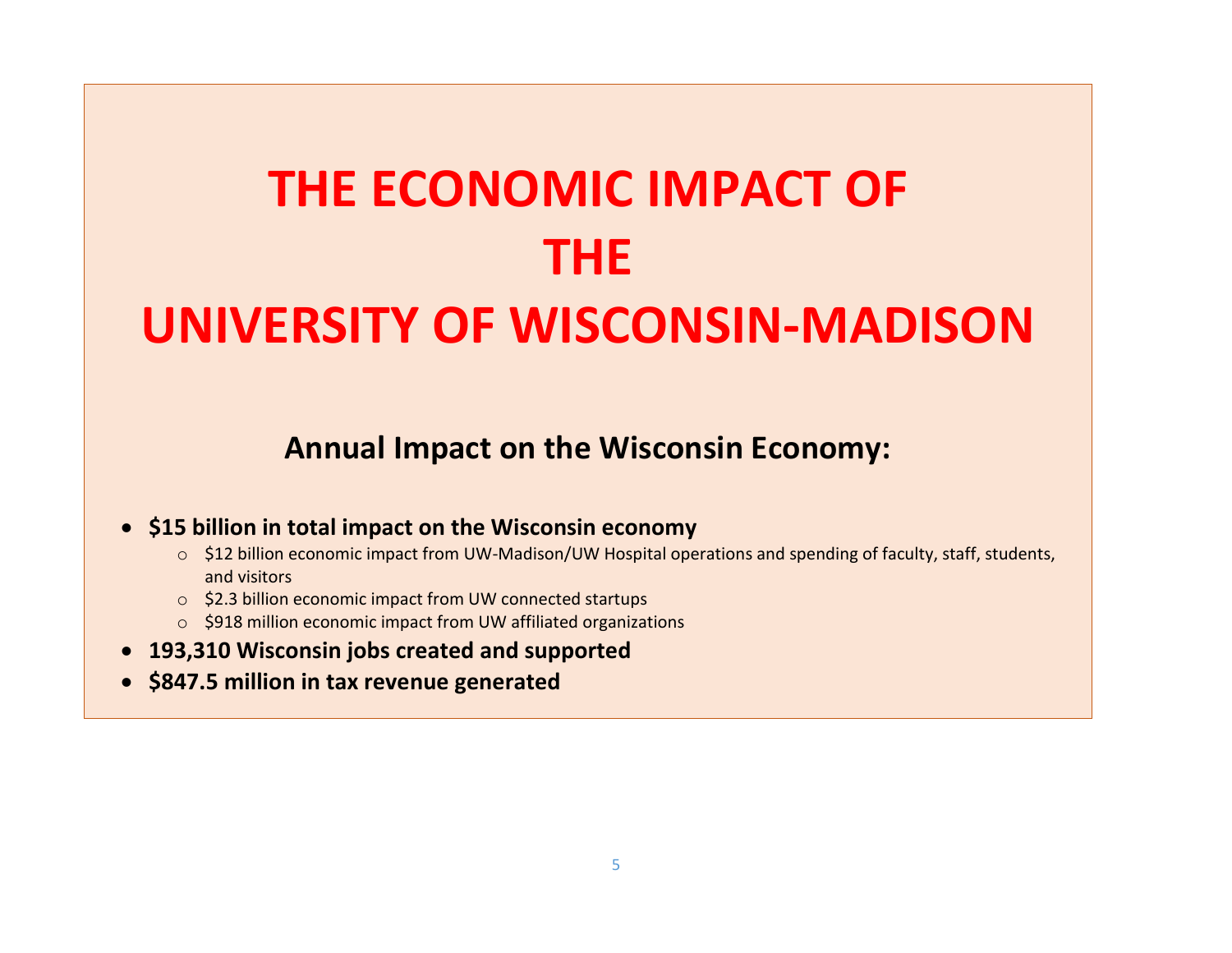### **Purpose and Scope**

The purpose of this study is to measure the economic impact that the University of Wisconsin-Madison has on the state economy. The university's economic impact comes from spending on operation of the campus, spending of faculty, staff, students and visitors, spending of university related entities, and spending of startup companies that are based on UW-Madison research and development. The spending from these sources, in turn, creates jobs and generates tax revenue.

This study is an update of previous economic impact work done for UW-Madison in 1971, 1985, 1991, 2003 and 2011. The methodology used in this study is consistent with that used in previous studies.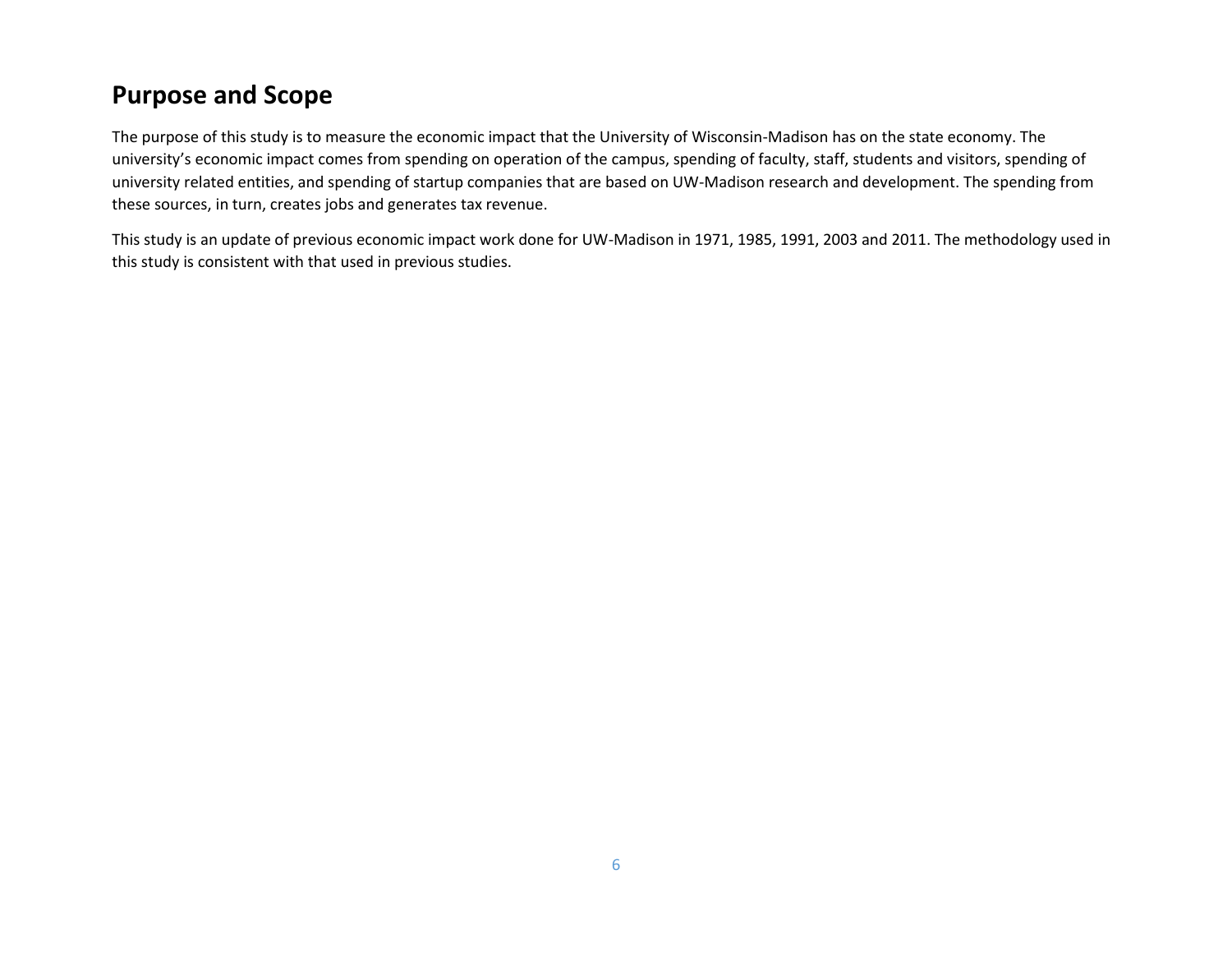### **Economic Impact of UW-Madison (including UW Hospitals and Clinics)**

The economic impact of UW-Madison and the UW Hospital and Clinics comes from spending in the Wisconsin economy. The sources of related spending include operations, faculty and staff, students, and visitors.

The total economic impact comes from two sources:

- 1. The direct spending of faculty and staff, students, visitors and university operations. Direct spending supports local and state businesses and those businesses in turn employ workers and spend money in the state economy.
- 2. Indirect or induced spending results from direct spending cycling through the regional and state economy. The spending from businesses that benefit from the direct spending of faculty and staff, students, visitors, and university operations creates additional indirect or induced economic activity that results in jobs and taxes generated within the state.

Direct spending of nearly \$5.0 billion feeds the economic engine that in turn generates nearly \$7.0 billion in indirect and induced spending. Overall, the sum of the economic activity generated by UW-Madison and the UW Hospital and Clinics is more than \$12.0 billion.

Direct spending of nearly \$5.0 billion feeds the economic engine that in turn generates nearly \$7.0 billion in additional economic activity.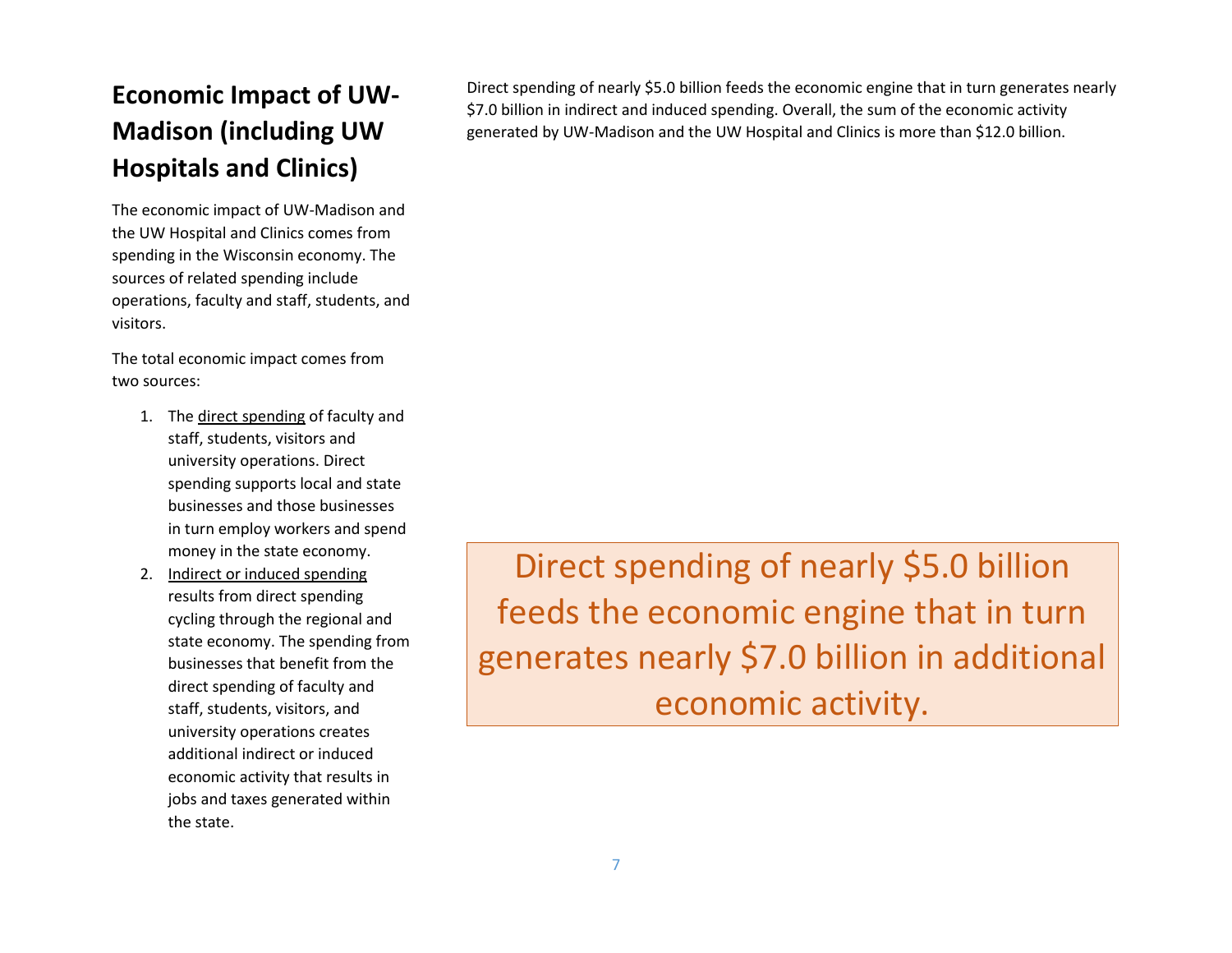The \$12 billion of economic impact comes from the following sources:

**Figure 1. UW-Madison Economic Impact to the State of Wisconsin**

| <b>Contributor</b> | Contribution     | ℅<br><b>Share</b> |
|--------------------|------------------|-------------------|
| Institution        | \$4,629,756,370  | 38%               |
| Employees          | \$4,366,657,908  | 36%               |
| <b>Students</b>    | \$1,467,314,657  | 13%               |
| <b>Visitors</b>    | \$1,576,687,050  | 13%               |
| <b>Total</b>       | \$12,040,415,985 | 100%              |

**Figure 2. Sources of UW-Madison Economic Impact to the State of Wisconsin**

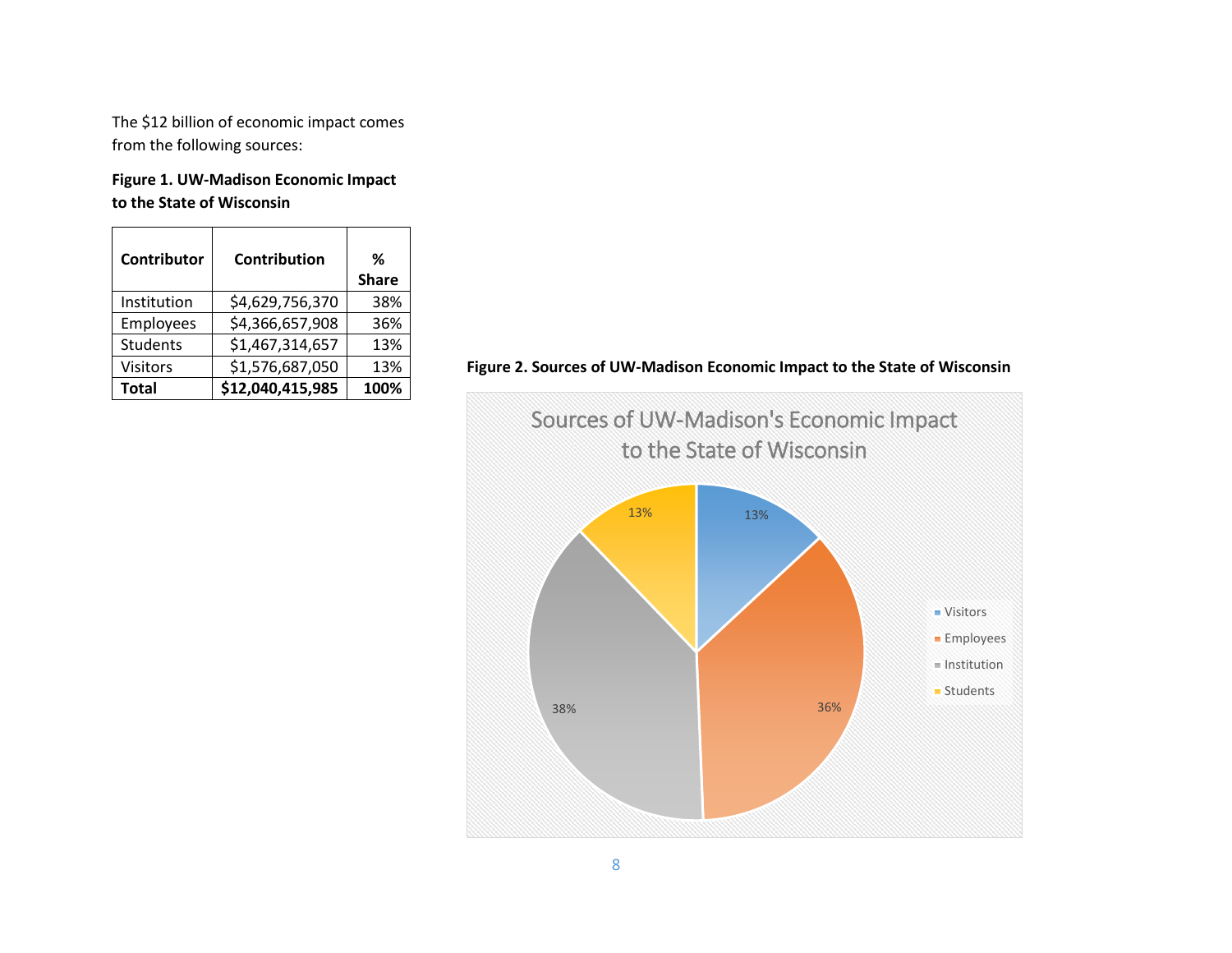### **Direct Economic Impact of UW-Madison**

UW-Madison related direct spending in the state economy amounts to nearly \$5 billion per year. The primary contributors of that spending are students, employees, visitors, and UW-Madison's non-payroll spending for operations of the university and related medical facilities.

This spending contributes more than \$4.5 billion to private businesses, \$311 million to government revenue, and more than \$82 million to not-for profits or charities.

**Figure 4. UW-Madison Direct Spending by Category**



**Figure 3. UW-Madison Direct Spending Balance Sheet**

| Contributor             | <b>Spending</b> |
|-------------------------|-----------------|
| Employees               | \$1,845,710,235 |
| <b>Students</b>         | \$642,176,856   |
| Operations              | \$1,841,071,526 |
| <b>Visitors</b>         | \$658,558,613   |
| Total                   | \$4,987,517,230 |
| <b>Recipient</b>        |                 |
| <b>Private Business</b> | \$4,577,312,383 |
| Households              | \$16,190,983    |
| Not-for-profits         | \$82,539,736    |
| <b>Local Government</b> | \$311,483,128   |
| <b>TOTAL</b>            | \$4,987,517,230 |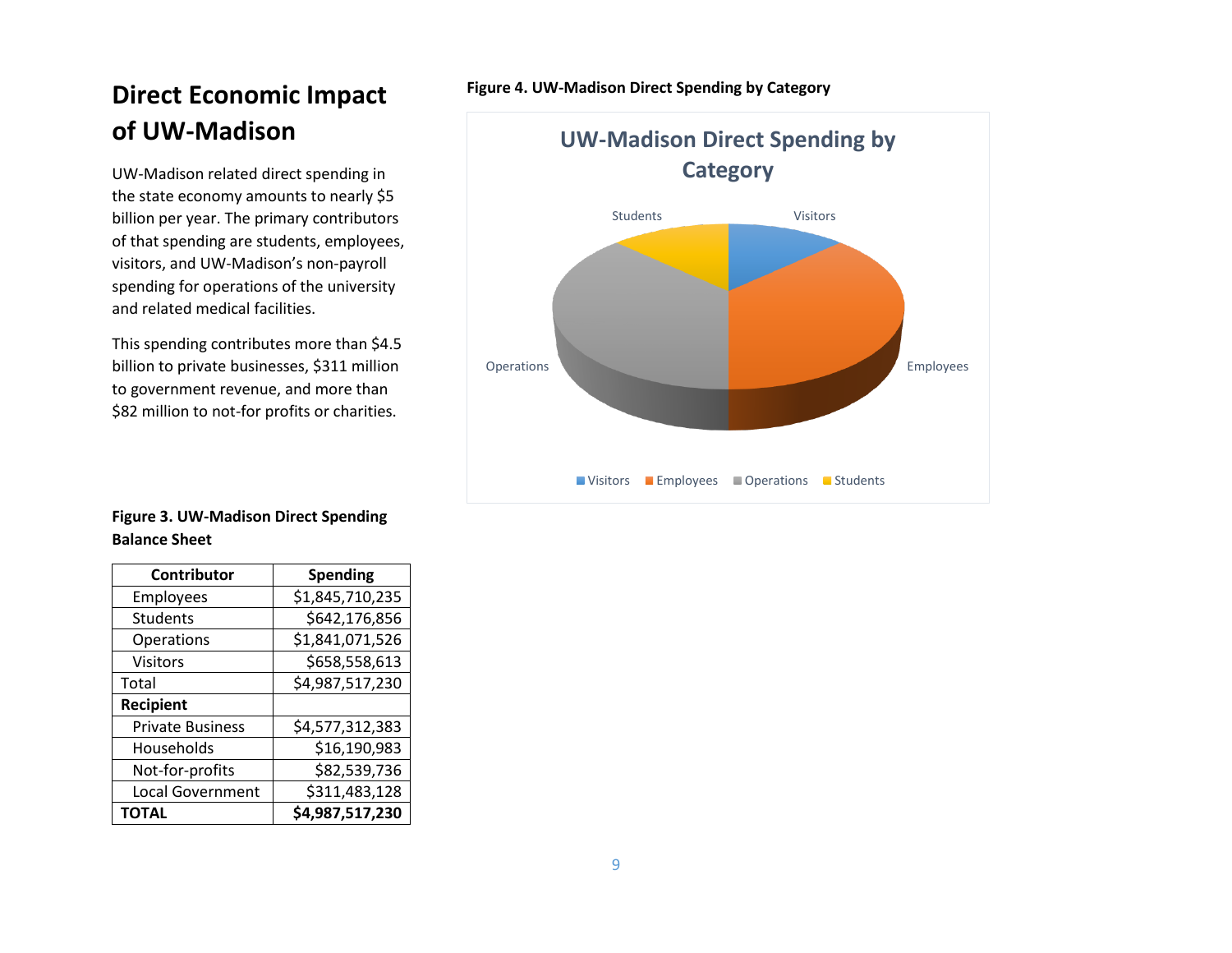### **Impact of UW-Madison on Wisconsin Jobs**

Spending related to UW-Madison and the UW Hospital and Clinics has a large impact on Wisconsin jobs. Jobs attributable to UW-Madison occur in five ways:

- Faculty and staff are directly hired by the university to teach, conduct research, do public service, and perform a variety of administrative functions
- Operational spending creates jobs in regional and state businesses
- Employee spending creates jobs in the region and state
- Student spending creates jobs in the region and state
- Visitor spending creates jobs in the hospitality and related industries

#### **Figure 5. UW-Madison Impact on Jobs (Full-Time Equivalent)**

| <b>Job Generator</b>                   | Jobs    |
|----------------------------------------|---------|
| Employees directly employed by the UW* | 27,399  |
| Operational spending                   | 66,777  |
| Employee spending                      | 9,890   |
| Student spending                       | 26,800  |
| Visitor spending                       | 27,484  |
| <b>Total Job Impact</b>                | 158,350 |

\*Includes UW Hospital & Clinics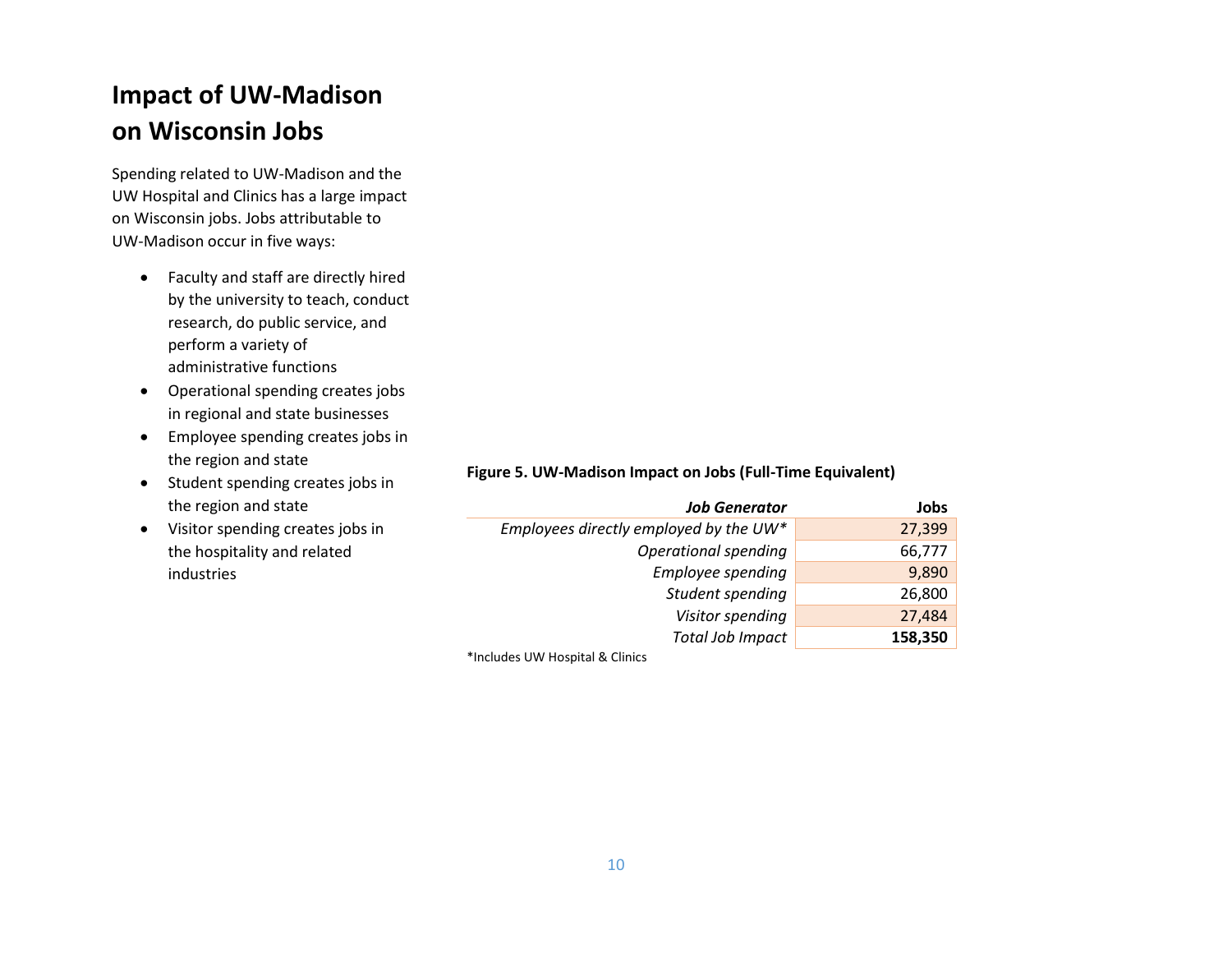### **UW-Madison Tax Revenue Impact**

The economic activity generated by UW-Madison results in tax revenue. The tax revenue comes from state income tax payments, sales tax payments and payments for local property taxes. The sources of that tax revenue are shown in Figure 7.

UW-Madison's tax impact results from the overall economic activity of the university. UW faculty and staff pay state income taxes on their university and other income. They pay sales taxes on many types of expenditures. Faculty and staff spending and the spending of the university on operations generate jobs. Those jobs in turn generate income taxes, sales taxes and property tax payments. The spending of students and visitors generates sales taxes. That spending, in turn, creates jobs, and spending from those jobs generates sales and income taxes. Overall, university economic activity generates over \$687 million in tax revenue.

#### **Figure 6. UW-Madison Tax Revenue by Source**

| <b>Tax Revenue Source</b>                     | <b>Tax Revenue</b> |
|-----------------------------------------------|--------------------|
| <b>Employee sales and income tax payments</b> | \$249,530,506      |
| <b>Operational expenditures</b>               | \$193,969,987      |
| <b>Employee spending</b>                      | \$47,879,552       |
| <b>Student spending</b>                       | \$95,037,856       |
| <b>Visitor spending</b>                       | \$101,565,880      |
| <b>Total Tax Revenue</b>                      | \$687,983,781      |

#### **Figure 7. Sources of Tax Revenue Generated by UW-Madison**

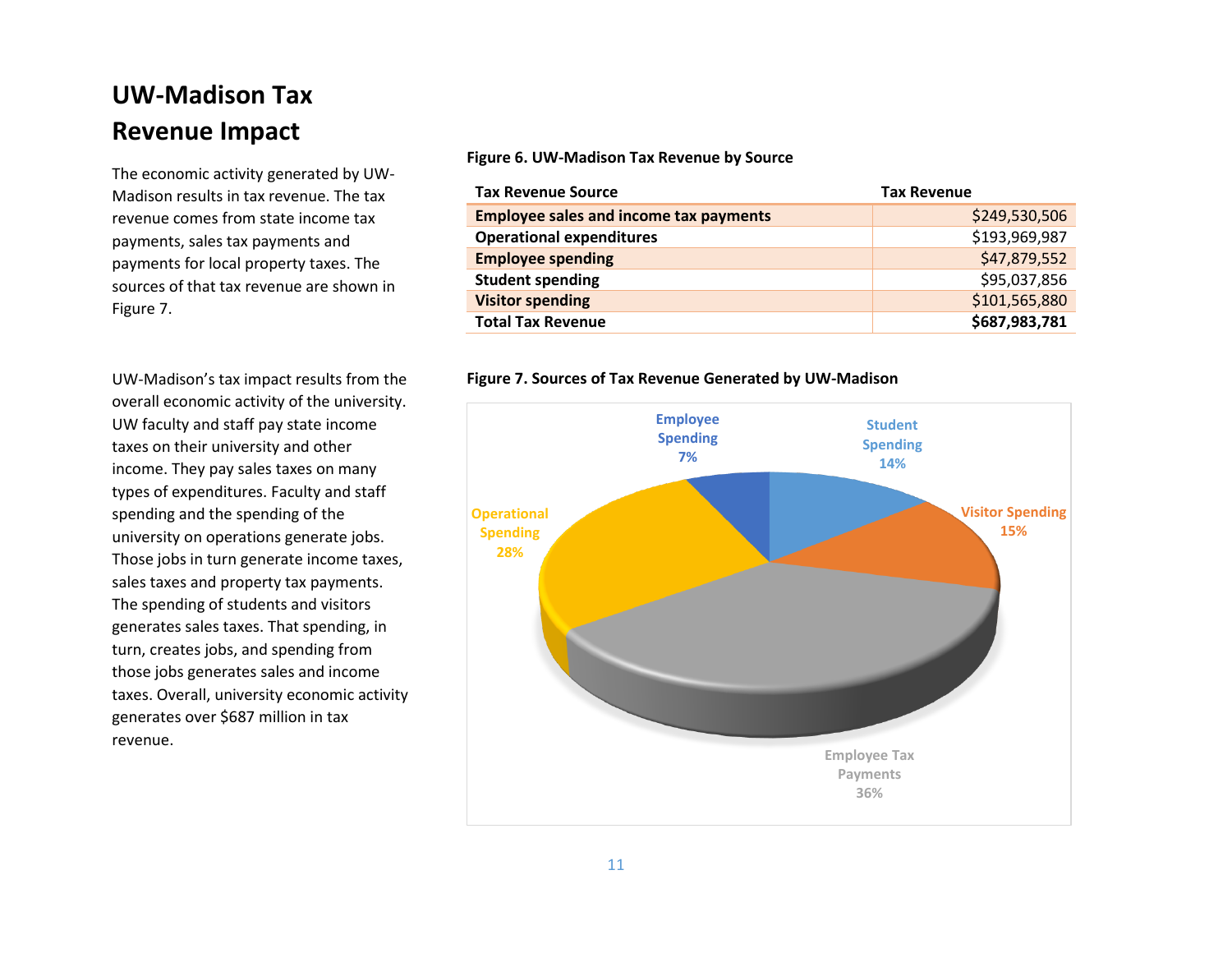### **Return on Public Investment**

The University of Wisconsin-Madison is one of the world's great public universities. The university is based upon public investment in higher education that goes back to the founding of the State of Wisconsin in 1848. For over 150 years, the citizens of the State of Wisconsin have supported the teaching, research and public service missions of UW-Madison. Without the annual public investment by the State of Wisconsin, UW-Madison could not generate the total economic impact reported in this study.

As economic conditions have changed, the university has drawn resources from other sources to complement state investment. In 2013-2014, the State of Wisconsin invested \$497 million in state tax dollars. The total university budget for 2014-15 was \$2.9 billion.

What does the State of Wisconsin get in terms of return on investment for the investment of \$497 million? Unlike almost all other public programs, the university attracts money into the state and creates significant economic activity, jobs and tax revenue. The 2014-15 economic impact of UW-Madison/UW Hospital as reported in this study is \$12.0 billion.

For every \$1.00 of state tax investment in the university, there is \$24.14 in economic activity in the state. This rate of return is possible because of the state's long term investment in the university and the resulting infrastructure and worldwide reputation that has resulted.

For every \$1.00 of state tax investment in the university, there is \$24.14 in economic activity in the State of Wisconsin.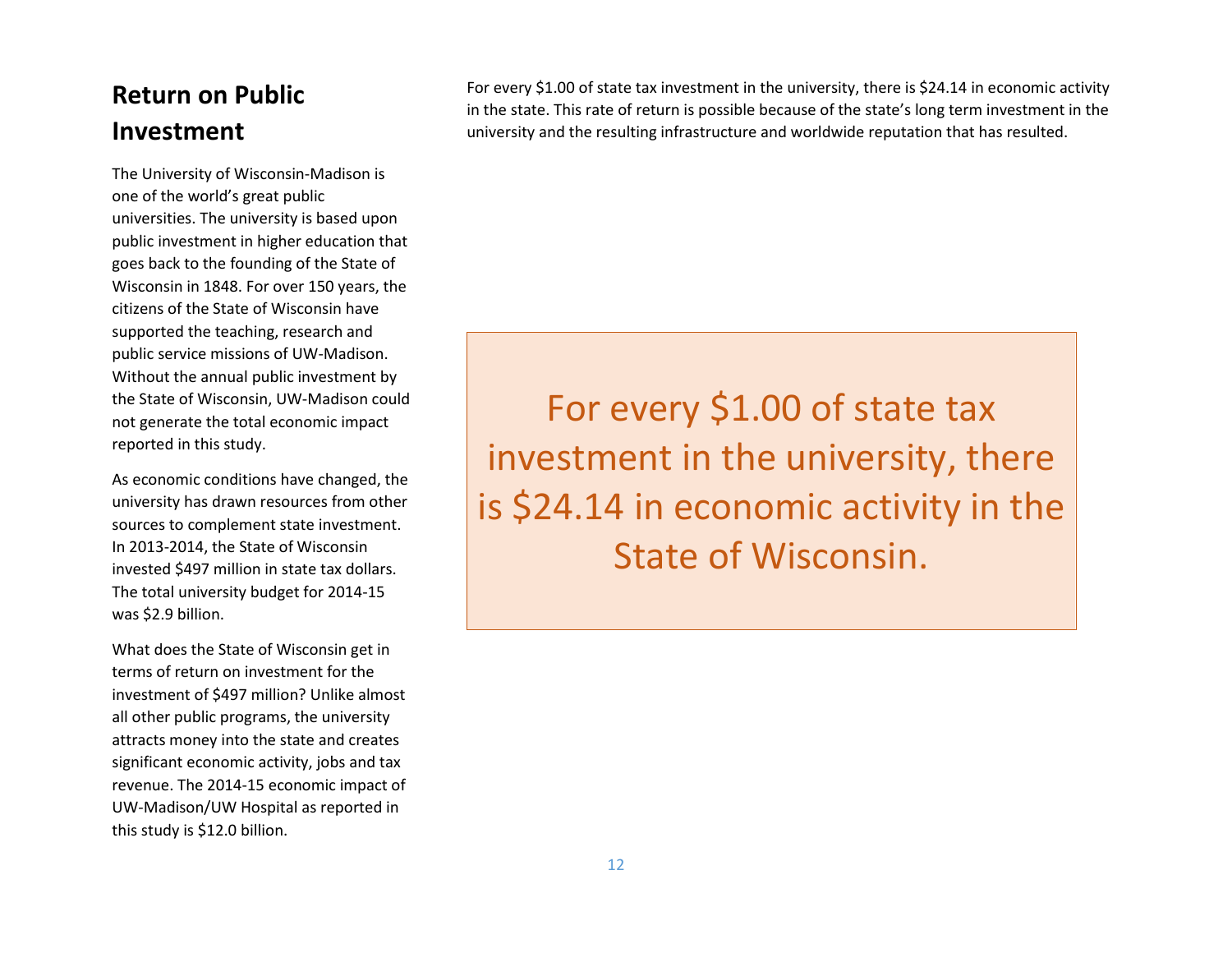### **Who Benefits from the Economic Impact of UW-Madison?**

The overwhelming beneficiary of the economic activity of UW-Madison is private business. The direct expenditures of UW-Madison alone create \$4.5 billion in business for private companies.

The impact of spending by students and faculty and staff provides a good indication of how that spending supports private business. The direct spending of these two groups means the following:

- \$234 million spent on food
- \$122 million spent on construction
- \$114 million spent on general merchandise
- \$101 million spent at eating and drinking establishments
- \$100 million spent on insurance
- \$77 million spent on auto repair and service
- \$62 million spent on churches and charities

The direct expenditures of UW-Madison alone create \$4.5 billion in business for private companies.

#### **Figure 8. Recipients of UW-Madison Student/Staff/Faculty Direct Spending**

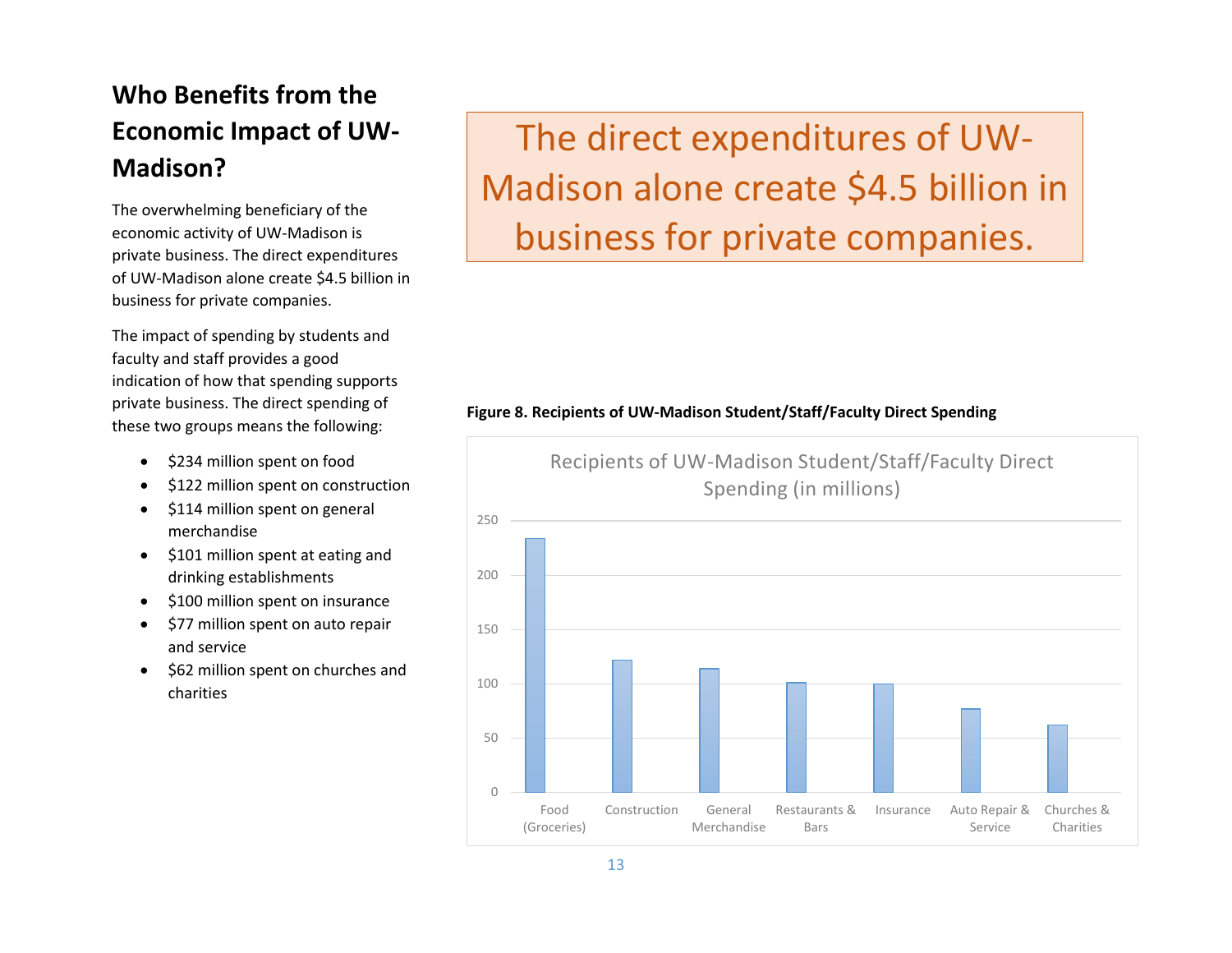### **Total Economic Impact of Organizations Affiliated with UW-Madison**

In addition to the university itself, there are many affiliated organizations and programs that owe their very existence to their connection with UW-Madison. These organizations include the Center for Advanced Studies in Business (CASB), the Wisconsin Alumni Association, the Fluno Center for Executive Education, the Morgridge Institute for Research, the University of Wisconsin Foundation, the Wisconsin Alumni Research Foundation (WARF), the Wisconsin Film Festival, University Research Park, and WiCell.

There is significant economic activity and impact connected with these organizations as well. As with the university itself, these affiliated entities produce economic impact from direct spending, as well as indirect and induced spending.

In the case of UW-Madison affiliated organizations, direct spending feeds the economic engine that in turn generates more than \$918 million in total economic impact, as shown in Figure 9.

**Figure 9. Total Economic Impact of UW-Madison Affiliated Organizations to the State of Wisconsin**

| Contributor                     | Contribution  | % Share |
|---------------------------------|---------------|---------|
| <b>University Research Park</b> | \$701,381,096 | 76%     |
| <b>WARF</b>                     | \$116,987,433 | 13%     |
| <b>UW Foundation/Alumni</b>     | \$40,181,368  | 4%      |
| <b>Morgridge Institute</b>      | \$28,344,734  | 3%      |
| <b>Wisconsin Film Festival</b>  | \$18,685,423  | 2%      |
| <b>Fluno Center/CASB</b>        | \$13,248,860  | 1.5%    |
| <b>WiCell</b>                   | \$3,356,439   | .5%     |
| <b>Total Contribution</b>       | \$918,185,404 | 100%    |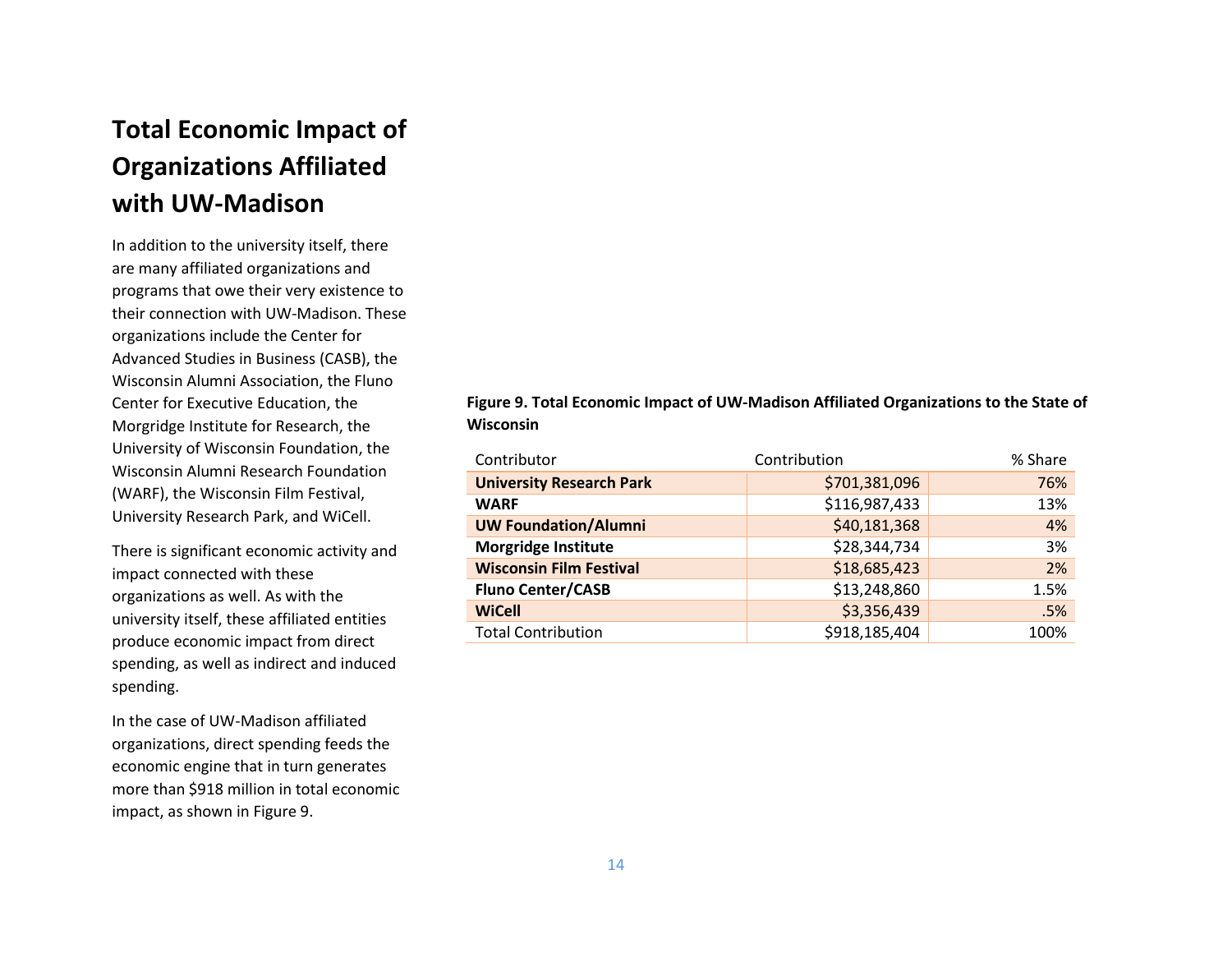### **Impact of UW-Madison Affiliated Organizations on Wisconsin Jobs**

Spending by organizations affiliated with UW-Madison has a large impact on Wisconsin jobs. As with the UW itself, UW affiliated organizations create jobs directly as well as indirectly as a result of their operational and employee spending.

#### **Figure 10. UW-Madison Affiliated Organizations Impact on Jobs (Full-Time Equivalent)**

| Contributor                     | <b>Jobs Contributed</b> |
|---------------------------------|-------------------------|
| <b>University Research Park</b> | 7926                    |
| <b>WARF</b>                     | 1120                    |
| <b>UW Foundation/Alumni</b>     | 362                     |
| <b>Morgridge Institute</b>      | 224                     |
| <b>Wisconsin Film Festival</b>  | 191                     |
| <b>Fluno Center/CASB</b>        | 133                     |
| <b>WiCell</b>                   | 33                      |
| <b>Total Contribution</b>       | 9988                    |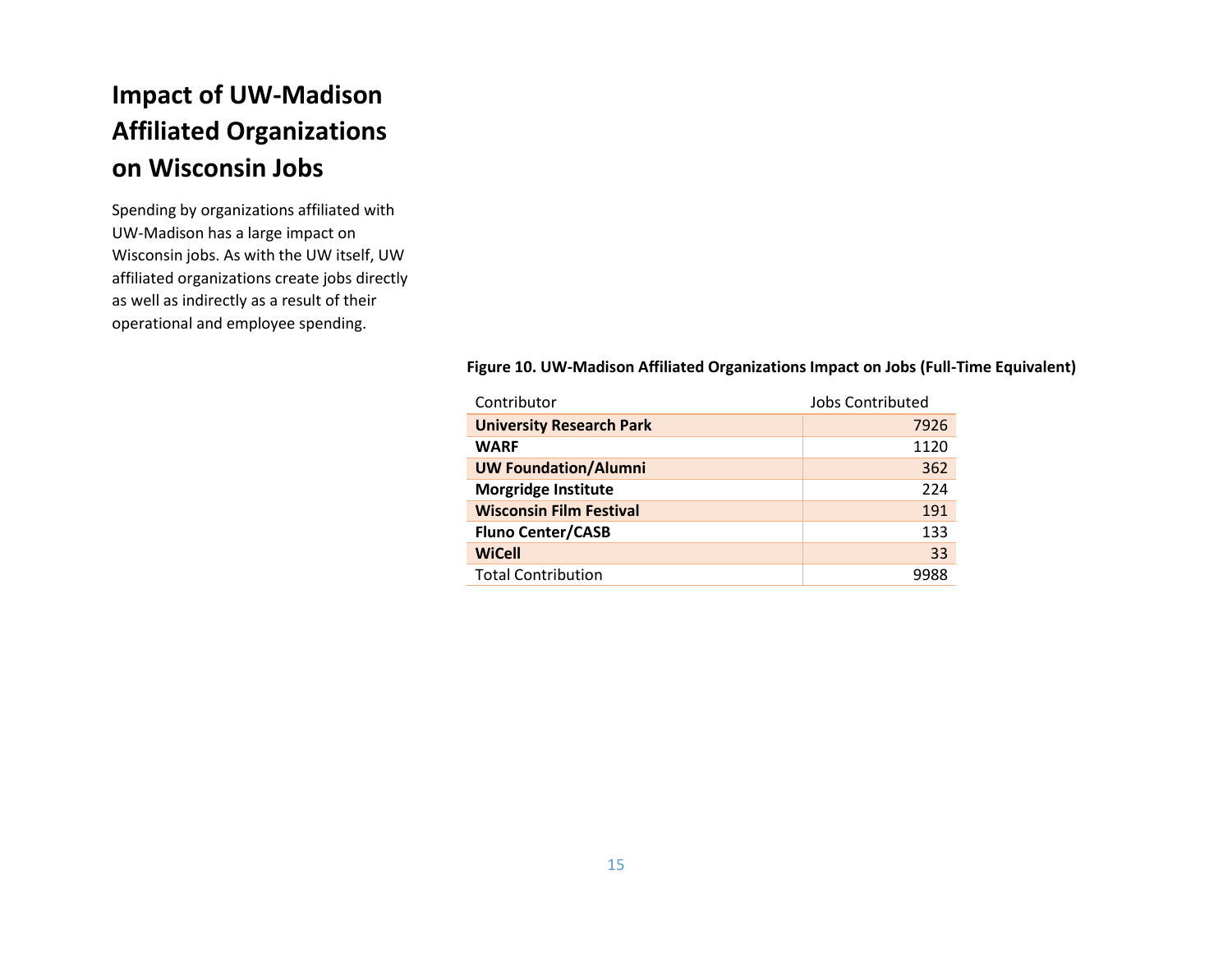### **UW-Madison Affiliated Organizations Tax Revenue Impact**

The economic activity generated by organizations affiliated with UW-Madison results in tax revenue. The tax revenue comes from state income tax payments, sales tax payments and payments for local property taxes. The sources of that tax revenue are shown in Figure 11.

UW-Madison affiliated organizations' tax impact results from the overall economic activity of each organization. Staff at each organization pays state income taxes on their income. They pay sales tax on many types of expenditures. Organizational and staff spending by each entity generate jobs. Those jobs in turn generate income taxes, sales taxes and property tax payments. The spending of each organization's end users generates sales taxes. That spending, in turn, creates jobs, and spending from those jobs generates sales and income taxes. Overall, economic activity related to organizations affiliated with UW-Madison generates \$45.9 million in state and local tax revenue.

#### **Figure 11. UW-Madison Affiliated Organizations Tax Revenue by Source**

| <b>Contributor</b>              | <b>Tax Contribution</b> |
|---------------------------------|-------------------------|
| <b>University Research Park</b> | \$36,332,078            |
| <b>WARF</b>                     | \$4,897,150             |
| <b>UW Foundation/Alumni</b>     | \$1,776,549             |
| <b>Wisconsin Film Festival</b>  | \$1,108,375             |
| <b>Morgridge Institute</b>      | \$968,821               |
| <b>Fluno Center/CASB</b>        | \$694,197               |
| <b>WiCell</b>                   | \$119,912               |
| <b>Total Contribution</b>       | \$45,897,084            |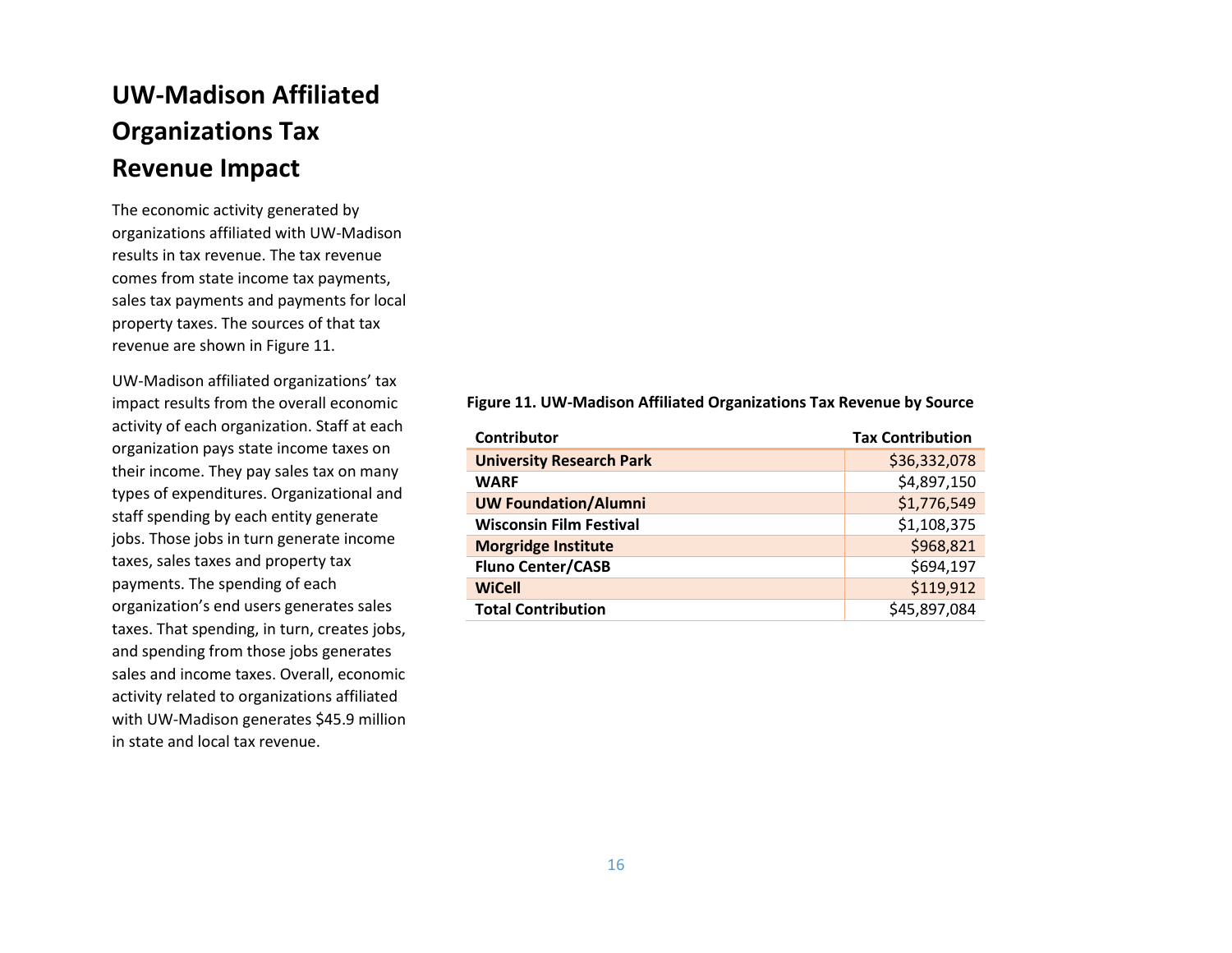### **Total Economic Impact of UW-Madison Startup Companies**

UW-Madison is a premier research institution. The influx of federal research and development funds, the presence of University Research Park, and WARF's role in technology transfer and the commercialization of intellectual property, have fostered the formation of at least 311 Wisconsin startup companies. To be counted among UW connected startup companies, a company must have at least one of the following components:

- The company is based upon research or intellectual property developed at UW-Madison
- The company was founded by a UW-Madison faculty or academic staff member
- The company was formed by a UW-Madison graduate within one year of graduation

All companies identified in the 311 company list are Wisconsin-based companies. While many of these companies are located close to UW-Madison, there are UW connected startup companies spread across the state.

As with the university and its affiliated organizations, these UW connected startup companies produce economic impact from direct spending, as well as indirect and induced spending.

Overall, the sum of the economic impact of these UW connected Wisconsin startup companies is \$2,329,314,721. That impact includes the direct impact of payrolls and company operating expenses, as well as the subsequent indirect and induced economic impacts.

Overall, the sum of the economic impact of UW-connected Wisconsin startup companies is \$2,329,314,721.